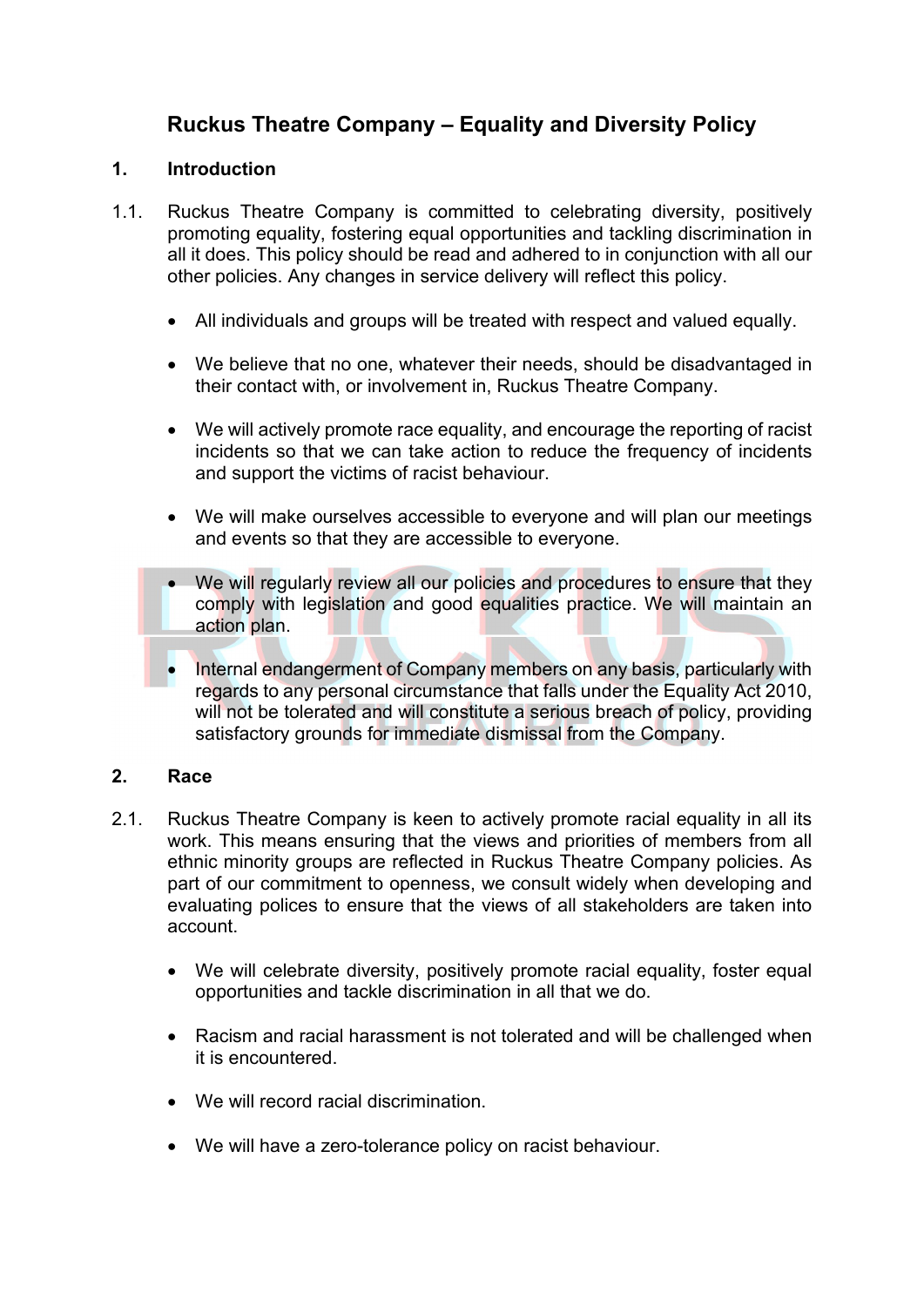#### **3. Disability**

- 3.1 The Disability Discrimination Act says a "disabled person" has "a physical or mental impairment which has a substantial or long term adverse effect on their ability to carry out normal day-to-day activities." It covers therefore a wide range of physical, sensory and mental disabilities including chronic mental problems and learning difficulties.
	- We seek to identify and remove any policies and practices that disadvantage people with disabilities in their involvement with the company.
	- People with disabilities will receive full and equal consideration throughout recruitment and audition processes.
	- Disabled members of the Company will be supported through compliance with the requirements of the Disability Discrimination Act, and will be given additional support as appropriate.
	- We will ensure we only use accessible public buildings for meetings and events.
	- We will record ableist discrimination.
	- We will have a zero-tolerance policy on ableist behaviour.
- **4. Age**
- 4.1 Age issues include the need for us to consider institutional age discrimination and how to remove it.
	- People of all ages will receive full and equal consideration throughout recruitment and audition processes.
	- We ensure that consultation and participation in decision making involves members of the company regardless of age or stage in life.
	- Work-life balance, family, and caring commitments will be taken into account when assigning working commitments.
	- We will record ageist discrimination.
	- We will have a zero-tolerance policy on ageist behaviour.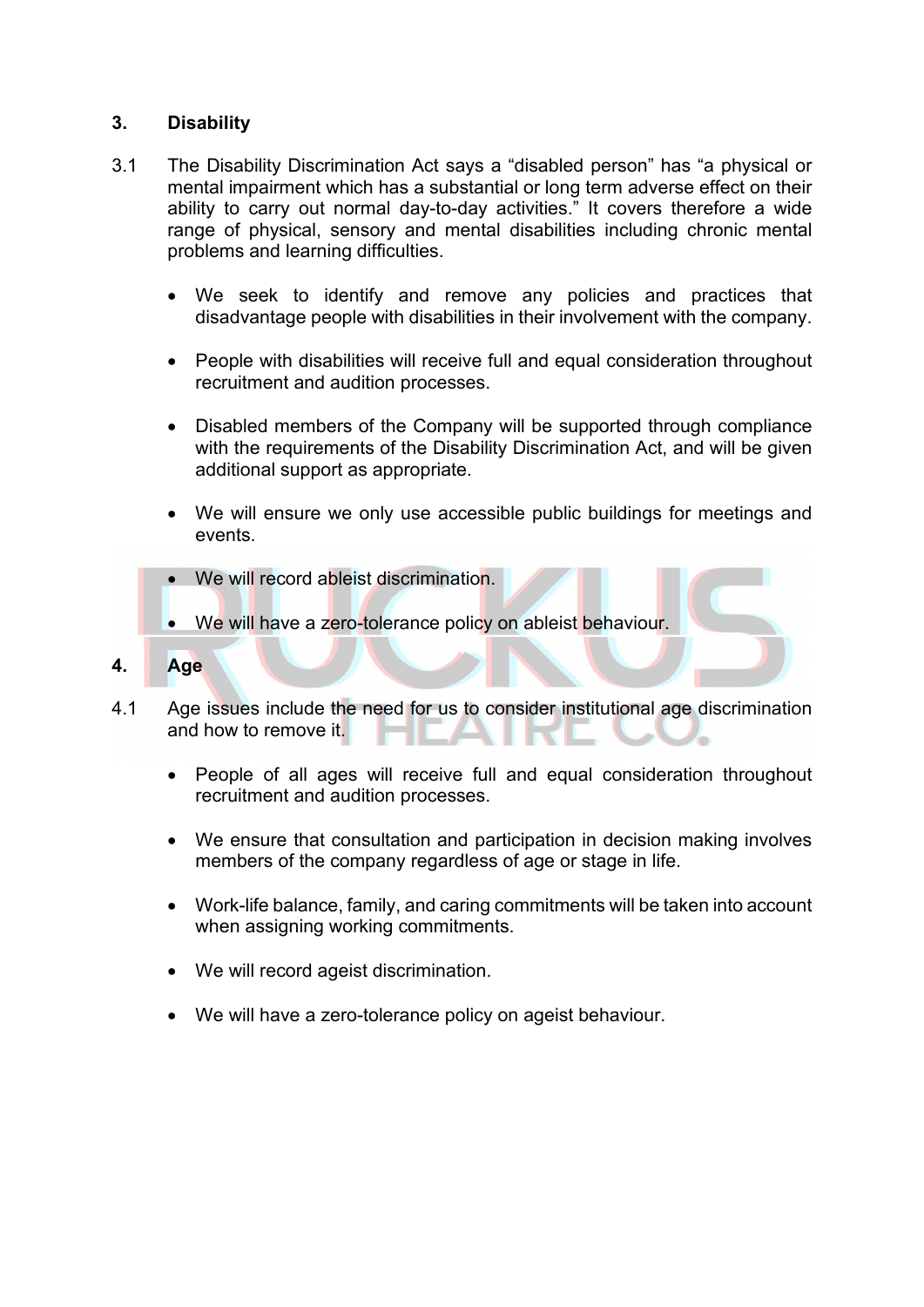## **5. Gender**

- 5.1 A range of working patterns is available to all members, with recognition given to the importance of work life balance, family and caring commitments for people of all genders.
	- People of all genders will receive full and equal consideration throughout recruitment and audition processes.
	- We will record sexist discrimination.
	- We will have a zero-tolerance policy on sexist behaviour.

#### **6. Religion and Belief**

- 6.1 Legislation on discrimination on the grounds of religion and belief covers any religion, religious belief, or similar philosophical belief. It does not include any philosophical or political belief unless that belief is similar to a religious belief.
	- Ruckus Theatre Company will not tolerate harassment of members by reason of their religion or belief.
	- No member, applicant, or auditionee will receive less favourable treatment on the grounds of their religion or belief.
	- Ruckus Theatre Company will respond sensitively to balancing company requirements against issues such as requests for leave for religious observance, or in laying down rules on dress or costume.
	- We will record discrimination based on religion or belief.
	- We will have a zero-tolerance policy on discrimination based on religion or belief.